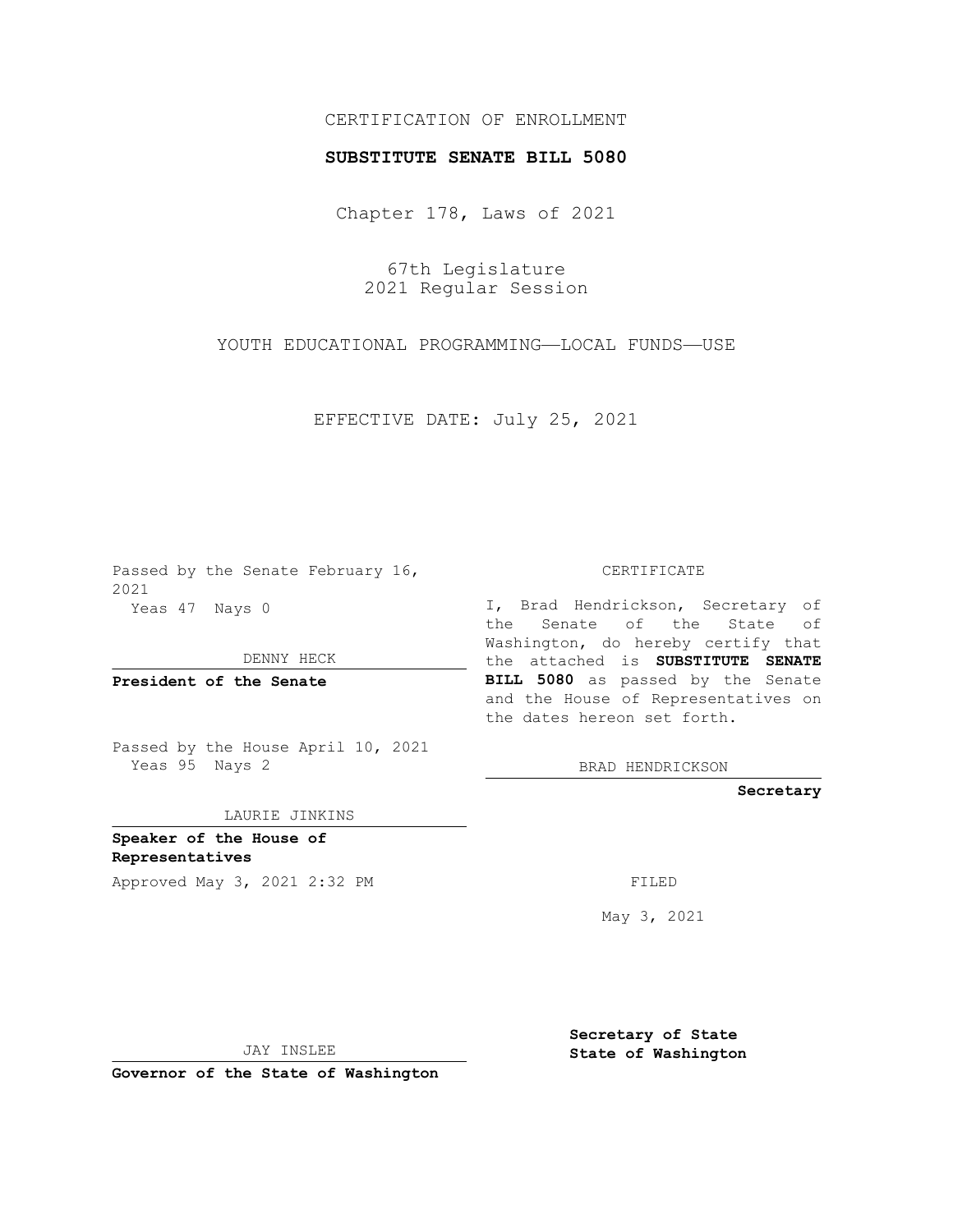## **SUBSTITUTE SENATE BILL 5080**

Passed Legislature - 2021 Regular Session

**State of Washington 67th Legislature 2021 Regular Session**

**By** Senate Ways & Means (originally sponsored by Senators Carlyle, Frockt, Hunt, Saldaña, Wellman, and Wilson, C.)

READ FIRST TIME 01/26/21.

1 AN ACT Relating to providing flexibility in the distribution and 2 use of local funds dedicated to facilities used for youth educational 3 programming; and amending RCW 82.32.559 and 82.14.050.

4 BE IT ENACTED BY THE LEGISLATURE OF THE STATE OF WASHINGTON:

5 **Sec. 1.** RCW 82.32.559 and 2019 c 347 s 3 are each amended to read as follows:6

7 (1) The state treasurer must deposit the repayment of deferred 8 state sales and use taxes due under RCW 82.32.558 into the general 9 fund.

10 (2)(a) ((Except as)) Subject to the requirements provided in (b) 11 of this subsection (2), the state treasurer must deposit ((half of 12 the repayment of)) deferred local sales and use taxes due under RCW 13 82.32.558 into the local sales and use tax account created in RCW 14 82.14.050.

15 (b) ((The state treasurer must deposit the remaining half)) Half 16 of the repayment of deferred local sales and use taxes due under RCW 17 82.32.558 ((into the state building construction account)) must be 18 distributed to a county where an eligible project under RCW 19 82.32.558(9)(a)(i) is located for the exclusive purpose of funding 20 the construction or rehabilitation of capital facilities used for 21 youth educational programming related to discovery, experimentation,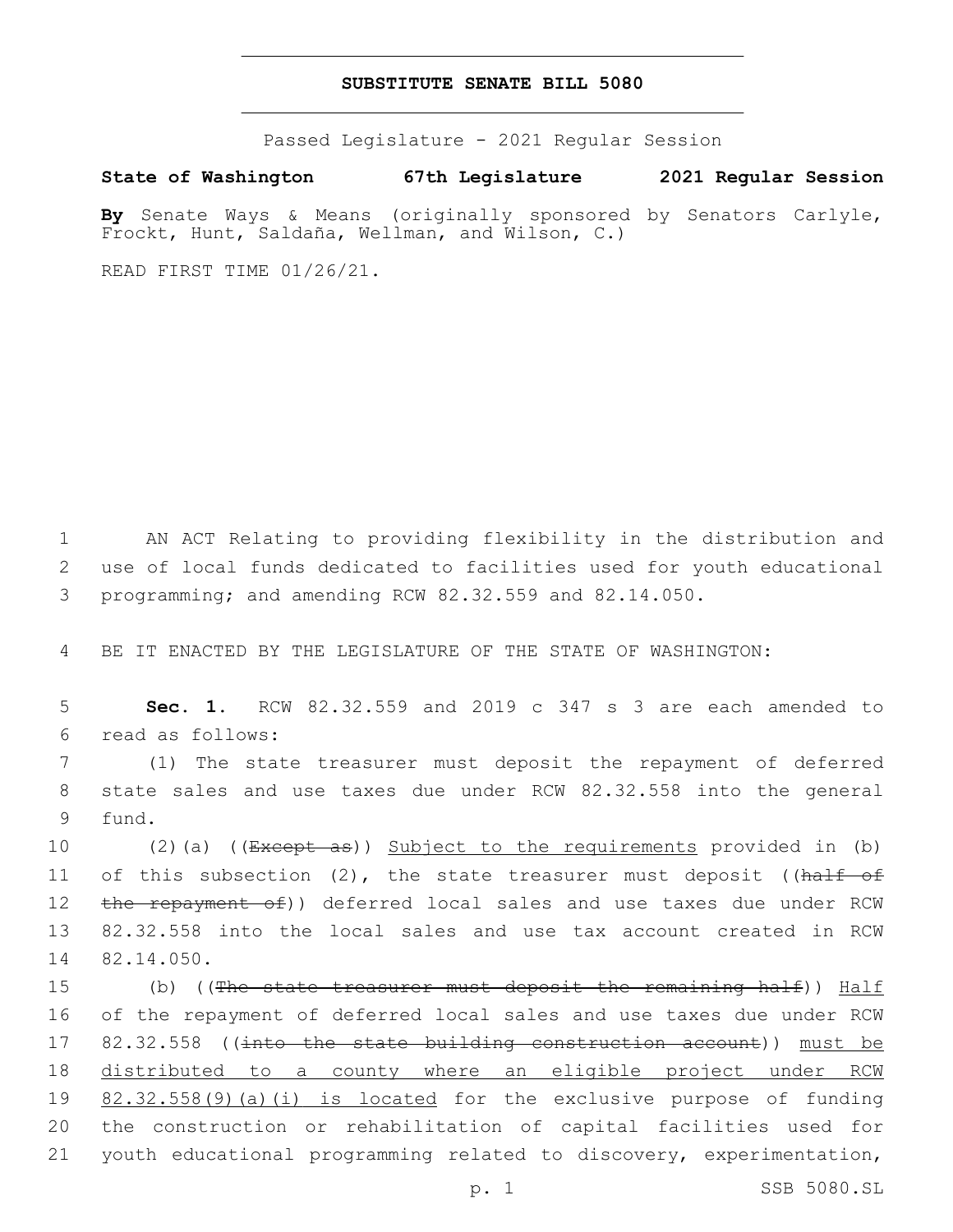1 and critical thinking in the sciences. Funds may also be used for the maintenance and operation of such capital facilities, which may include off-site operations that directly relate to the core mission of curiosity, discovery, experimentation, and critical thinking. The capital facility must be located on the same premises as a qualifying arena.6

 (3) The state treasurer must deposit any interest assessed and accrued on taxes due pursuant to RCW 82.32.558(4) that is part of any 9 annual repayment as follows:

 (a) Interest on state taxes must be deposited into the state 11 general fund.

 (b) Interest on local taxes must be deposited into the local 13 sales and use tax account.

 (4) In the event that an accelerated repayment schedule is authorized by the department pursuant to RCW 82.32.558(5), the state treasurer must deposit any amount in excess of taxes due pursuant to RCW 82.32.558(4) into the state general fund and into the local sales and use account, with the respective amounts deposited based on the proportionate shares of the state taxes and local taxes due.

 **Sec. 2.** RCW 82.14.050 and 2016 c 191 s 4 are each amended to 21 read as follows:

 (1) The counties, cities, and transportation authorities under RCW 82.14.045, public facilities districts under chapters 36.100 and 35.57 RCW, public transportation benefit areas under RCW 82.14.440, regional transportation investment districts, and transportation benefit districts under chapter 36.73 RCW must contract, prior to the effective date of a resolution or ordinance imposing a sales and use tax, the administration and collection to the state department of revenue, which must deduct a percentage amount, as provided by contract, not to exceed two percent of the taxes collected for administration and collection expenses incurred by the department. The remainder of any portion of any tax authorized by this chapter that is collected by the department of revenue must be deposited by the state department of revenue in the local sales and use tax account hereby created in the state treasury. Beginning January 1, 2013, the department of revenue must make deposits in the local sales and use tax account on a monthly basis on the last business day of the month in which distributions required in (a) of this subsection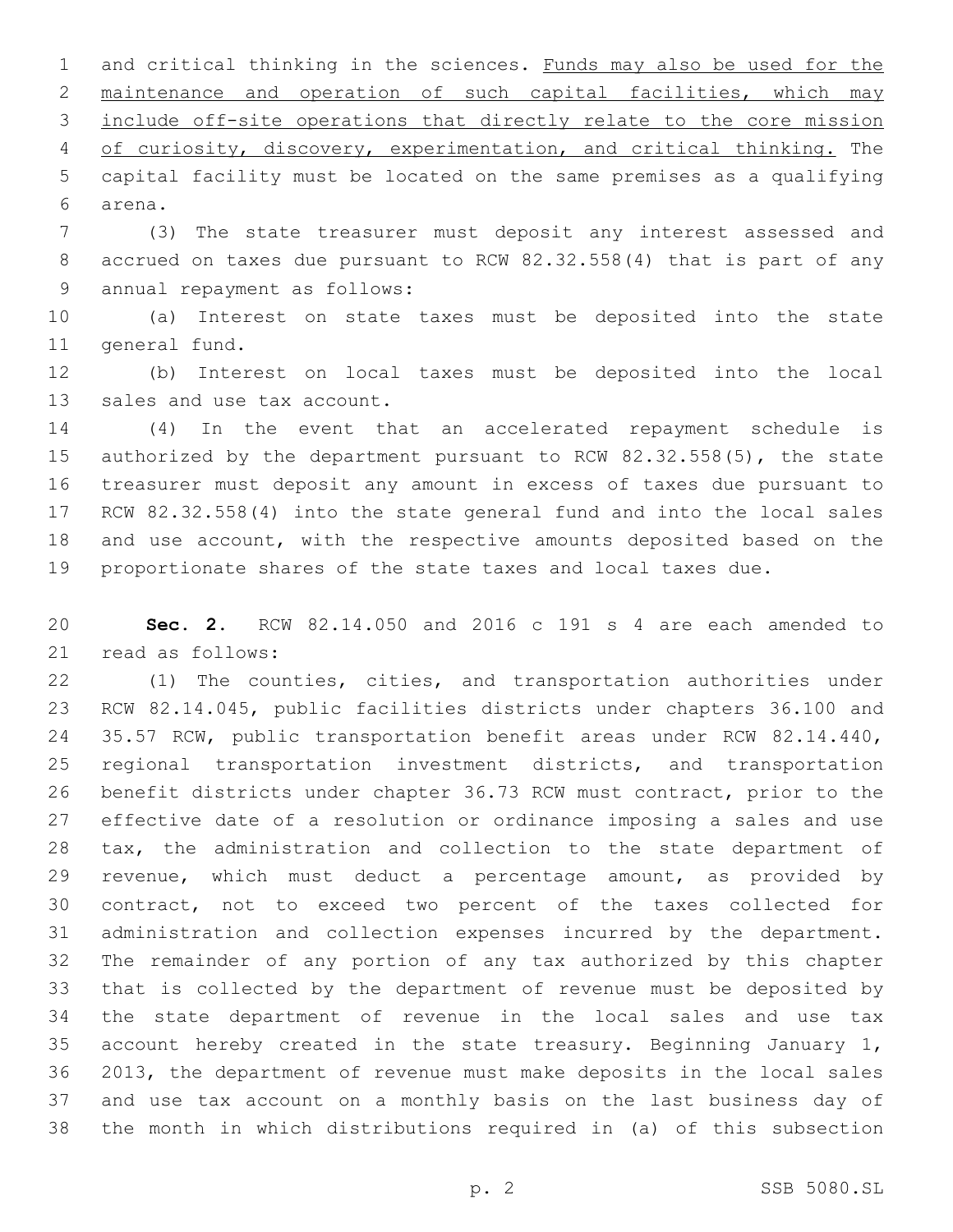are due. Moneys in the local sales and use tax account may be 2 withdrawn only for:

 (a) Distribution to counties, cities, transportation authorities, public facilities districts, public transportation benefit areas, regional transportation investment districts, and transportation benefit districts imposing a sales and use tax; and

 (b) Making refunds of taxes imposed under the authority of this chapter and RCW 81.104.170 and exempted under RCW 82.08.962, 82.12.962, 82.08.02565, 82.12.02565, 82.08.025661, or 82.12.025661.

 (2) All administrative provisions in chapters 82.03, 82.08, 11 82.12, and 82.32 RCW, as they now exist or may hereafter be amended, 12 insofar as they are applicable to state sales and use taxes, are applicable to taxes imposed pursuant to this chapter.

 (3) Counties, cities, transportation authorities, public facilities districts, and regional transportation investment districts may not conduct independent sales or use tax audits of sellers registered under the streamlined sales tax agreement.

 (4) Except as provided in RCW 43.08.190 and subsection (5) of this section, all earnings of investments of balances in the local sales and use tax account must be credited to the local sales and use tax account and distributed to the counties, cities, transportation authorities, public facilities districts, public transportation benefit areas, regional transportation investment districts, and 24 transportation benefit districts monthly.

 (5) Beginning January 1, 2013, the state treasurer must determine the amount of earnings on investments that would have been credited to the local sales and use tax account if the collections had been deposited in the account over the prior month. When distributions are made under subsection (1)(a) of this section, the state treasurer must transfer this amount from the state general fund to the local sales and use tax account and must distribute such sums to the counties, cities, transportation authorities, public facilities districts, public transportation benefit areas, regional transportation investment districts, and transportation benefit districts.35

 (6) Repayment of deferred local sales and use taxes due under RCW 82.32.558 is subject to the requirements of RCW 82.32.559.

> Passed by the Senate February 16, 2021. Passed by the House April 10, 2021. Approved by the Governor May 3, 2021.